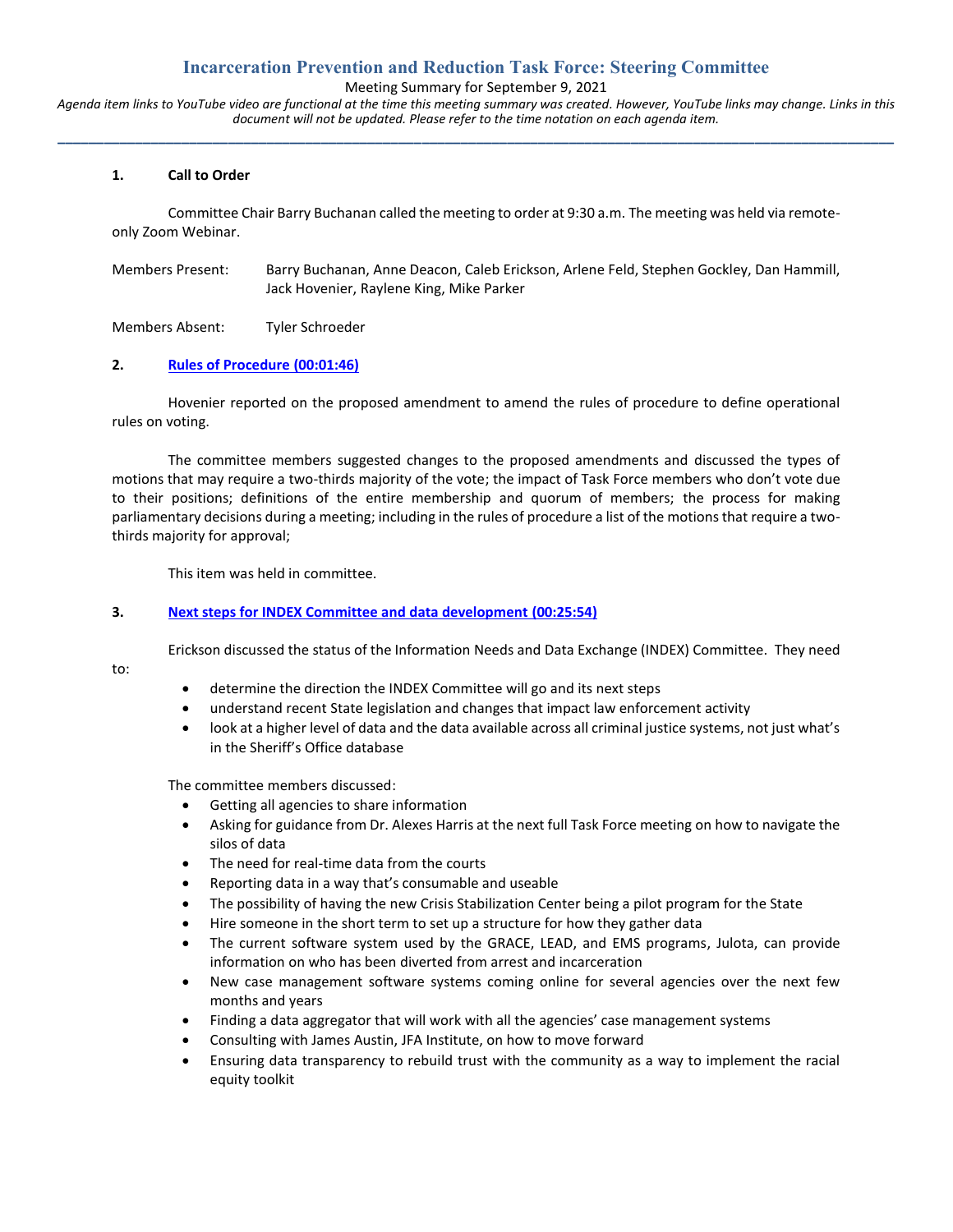# **Incarceration Prevention and Reduction Task Force: Steering Committee**

Meeting Summary for September 9, 2021

*Agenda item links to YouTube video are functional at the time this meeting summary was created. However, YouTube links may change. Links in this document will not be updated. Please refer to the time notation on each agenda item.* **\_\_\_\_\_\_\_\_\_\_\_\_\_\_\_\_\_\_\_\_\_\_\_\_\_\_\_\_\_\_\_\_\_\_\_\_\_\_\_\_\_\_\_\_\_\_\_\_\_\_\_\_\_\_\_\_\_\_\_\_\_\_\_\_\_\_\_\_\_\_\_\_\_\_\_\_\_\_\_\_\_\_\_\_\_\_\_\_\_\_\_\_\_\_\_\_\_\_\_\_\_\_\_\_\_\_\_\_**

- Presenting a budget recommendation to the County Council for a communications consultant and data analyst in time for the upcoming budget discussions
- The possibility of using America Rescue Plan Act (ARPA) funds to create a data repository
- Hire a contractor to look at all the data collection systems they have and design a template that would define the data they need to collect to show outcomes and provide guidance if they aren't achieving outcomes
- They need a place for central collection of the data
- A communications consultant could help them decide what data the public really wants to know about
- Determining what other jurisdictions have done to address data challenges
- Look at data across all jurisdictions around the county
- Someone could work full-time on data analysis across the entire system in all jurisdictions
- Getting guidance from Jeremy Morton, the EMS data analyst, on the data they need to collect and how to collect it
- Put forward a provisional motion at the September Task Force meeting to endorse moving forward on hiring someone to set up the systems

Buchanan will meet with Tyler Schroeder to discuss next steps and the possibility of hiring a data system design consultant and the possibility of hiring someone full-time for data analysis in our criminal justice system, possibly using ARPA funds.

## **4. [IPRTF Public Communications](https://youtu.be/EpxU0W19lUo?list=PL8OuJOt5jT9qfmpjQ562L2KL685E3KxC2&t=3966) (01:06:05)**

Jill Nixon, Legislative Coordinator, reported on the latest draft of the consultant scope of work.

The committee members discussed the process for selecting the 3-5 initiatives for the consultant to work on. The committees could suggest items, and the Steering Committee would select the ideas at a future date

The committee members approved by consent the draft scope of work and asked that it be included in the agenda packet for the September Task Force meeting.

## **5. Items for the next [Task Force Agenda](https://youtu.be/EpxU0W19lUo?list=PL8OuJOt5jT9qfmpjQ562L2KL685E3KxC2&t=4277) (01:11:17)**

Nixon reported on confirmation of attendance from Dr. Harris and Representatives Ramel and Shewmake.

The committee members discussed the upcoming agenda, including allowing Dr. Harris's presentation to be first on the agenda; how to structure the Task Force conversation with the Representatives on State legislation; hearing from the legislators about their intent with the legislation; getting a response from law enforcement on the current state of information, and; current call volumes to behavioral health services.

## **6. [Other Business \(01:17:38\)](https://youtu.be/EpxU0W19lUo?list=PL8OuJOt5jT9qfmpjQ562L2KL685E3KxC2&t=4659)**

Deacon reported on her recommendation to continue the Crisis Stabilization Facility Committee going forward, meeting once per quarter, for the purpose of:

- Addressing the possibility of working with Roger Goodman at the State legislature on the proposed pilot program
- Keeping the focus on getting the facility certified as an involuntary triage program

She recommended that Perry Mowery serve as her replacement on the Task Force and its committees.